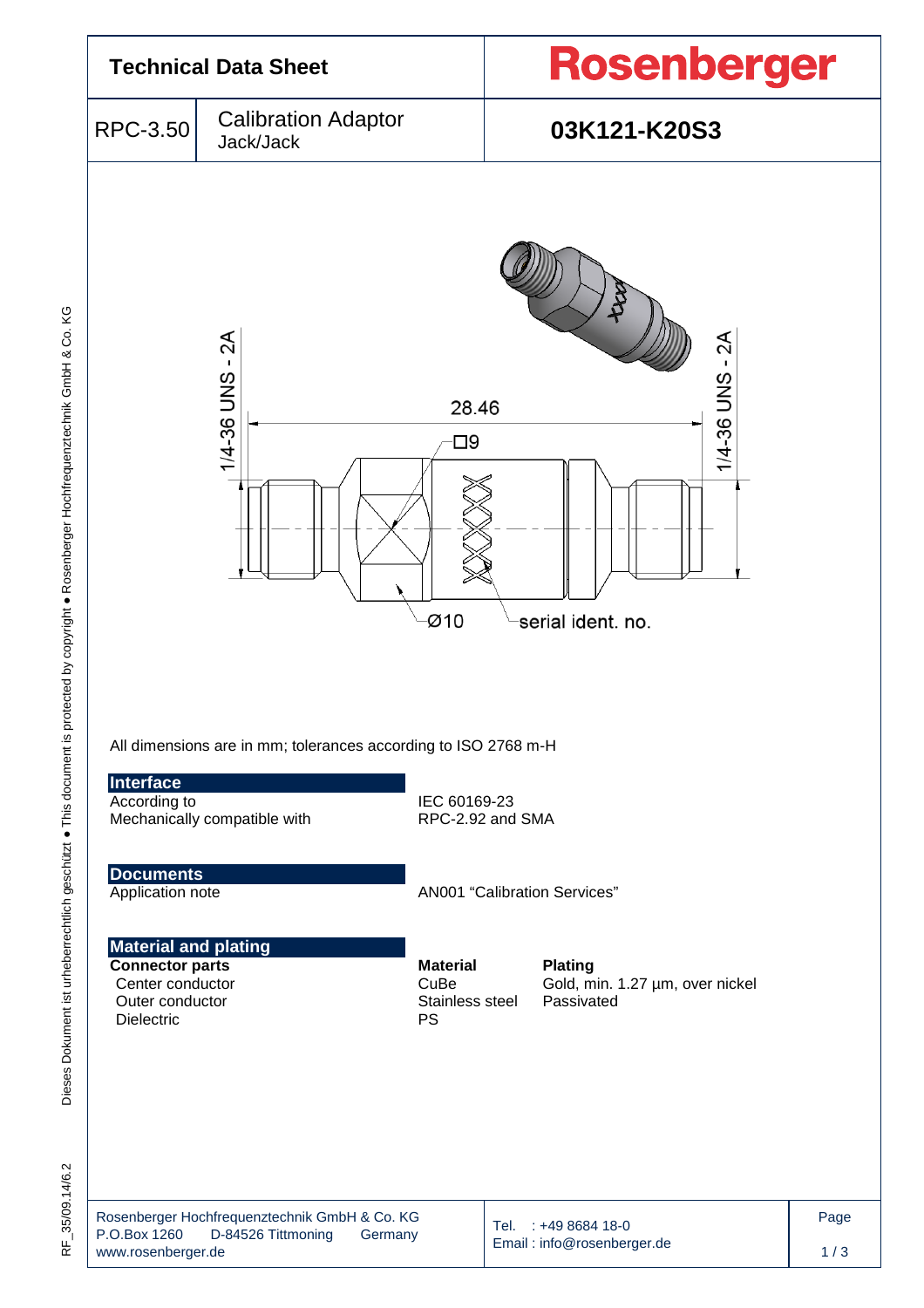RPC-3.50 Calibration Adaptor

# **Rosenberger**

# Jack/Jack **03K121-K20S3**

### **Electrical data**  Frequency range DC to 26.5 GHz

Return loss  $\geq 34$  dB, DC to 4 GHz  $\geq$  32 dB, 4 GHz to 8 GHz ≥ 30 dB, 8 GHz to 26.5 GHz

# **Mechanical data**

Mating cycles  $\geq 500$ Maximum torque 1.70 Nm Recommended torque 0.90 Nm<br>Gauge 0.00 mm

 $0.00$  mm to  $0.04$  mm

## **General standard definitions**

For proper operation the vector network analyzer (VNA) needs a model describing the electrical behaviour of this calibration standard. The different models, units, and terms used will depend on the VNA type and they will have to be entered into the VNA. All values are based on typical geometry and plating.

Offset  $Z_0$  / Impedance /  $Z_0$  50 Ω<br>Offset Delay 50 δ4.0582 ps Offset Delay Length (electrical) / Offset Length 25.20 mm Offset Loss 2.51 GΩ/s  $\frac{1}{\sqrt{GHZ}}$ 

# **Environmental data**

| Operating temperature range <sup>1</sup>    |  |  |  |  |  |
|---------------------------------------------|--|--|--|--|--|
| Rated temperature range of use <sup>2</sup> |  |  |  |  |  |
| Storage temperature range                   |  |  |  |  |  |

 + 20 °C to +26 °C 0 °C to +50 °C - 40 °C to +85 °C

Dieses Dokument ist urheberrechtlich geschützt ● This document is protected by copyright ● Rosenberger Hochfrequenztechnik GmbH & Co. KG

Dieses Dokument ist urheberrechtlich geschützt . This document is protected by copyright . Rosenberger Hochfrequenztechnik GmbH & Co.

KG

RoHS compliant

 $1$  Temperature range over which these specification are valid.

2 This range is underneath and above the operating temperature range, within the calibration adaptor is fully functional and could be used without damage.

| Rosenberger Hochfrequenztechnik GmbH & Co. KG |                    |         |
|-----------------------------------------------|--------------------|---------|
| P.O.Box 1260                                  | D-84526 Tittmoning | Germany |
| www.rosenberger.de                            |                    |         |

Tel. : +49 8684 18-0 Email : info@rosenberger.de